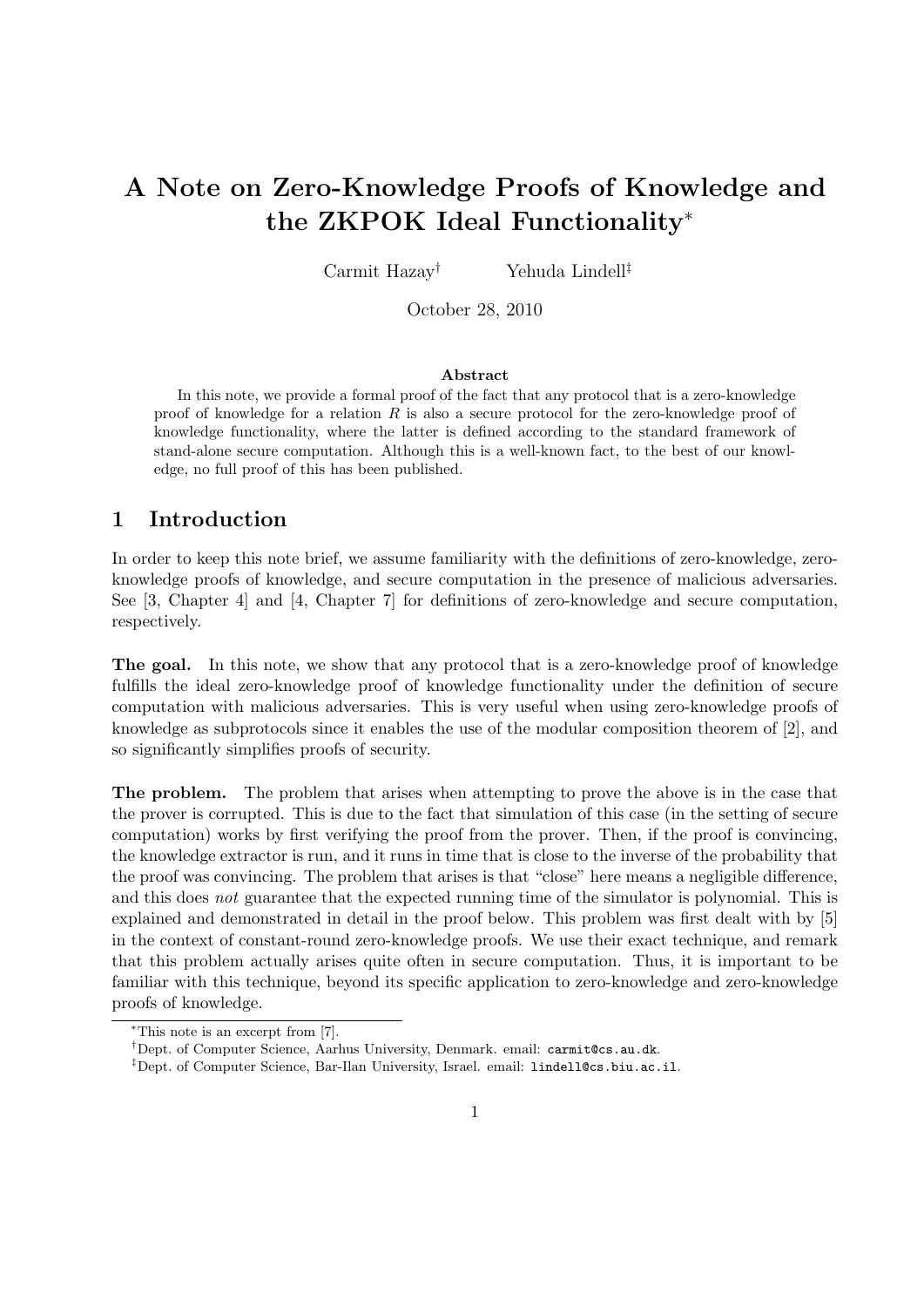**Definitions.** In order to be precise, we present the definition of proofs of knowledge that we use. This is the *original definition* as it appeared in [1] and not the version of the definition as it appears in [3].

**Definition 1** Let  $\kappa : \{0,1\}^* \to [0,1]$  be a function. A protocol  $(P, V)$  is a proof of knowledge for *the relation R with* knowledge error *κ, if the following properties are satisfied:*

- **Completeness:** *If*  $P$  *and*  $V$  *follow the protocol on input*  $x$  *and private input*  $w$  *to*  $P$  *where*  $(x, w) \in$ *R, then V always accepts.*
- **Knowledge soundness (or validity):** *There exists a constant c >* 0 *and a probabilistic oracle machine K, called the* knowledge extractor*, such that for every interactive prover function P ∗* and every  $x \in L_R$ , the machine K satisfies the following condition. Let  $\epsilon(x)$  be the probability *that V accepts on input x after interacting with*  $P^*$ *. If*  $\epsilon(x) > \kappa(x)$ *, then upon input x and oracle access to*  $P^*$ , the machine K *outputs a string*  $w$  *such that*  $(x, w) \in R$  *within an expected number of steps bounded by*

$$
\frac{|x|^c}{\epsilon(x) - \kappa(x)}
$$

In addition, we use the zero-knowledge proof of knowledge functionality, defined as follows. Let *R* be a relation and define the zero-knowledge functionality  $\mathcal{F}_{zk}^R$  by

$$
\mathcal{F}_{zk}^{R}((x,w),w) = (\lambda, R(x,w)).
$$

where  $\lambda$  is the empty output, signifying that the first party receives no output.

# **2 The Proof of Equivalence**

Intuitively, any zero-knowledge proof of knowledge for *R* securely realizes  $\mathcal{F}_{zk}^R$  because simulation takes care of the case that *V* is corrupted and witness extraction takes care of the case that *P* is corrupted. However, for technical reasons that will become apparent in the proof below, this is not so simple.

Before proving the theorem we remark on one technical change that must be made to the zero-knowledge proof of knowledge protocol. Specifically, in the setting of secure computation, the prover may be invoked with input  $(x, w)$  such that  $(x, w) \notin R$ . In this case, the prover should just send 0 to the verifier and do nothing else. Thus, we add an instruction to the protocol to have the prover first verify that  $(x, w) \in R$ . If yes, it proceeds with the protocol, and if not it sends 0 to the verifier and halts. Observe that in order for this to be possible, the relation *R* must be in  $N\mathcal{P}$ . (We also need the following property: for every  $x$  it is possible to efficiently find a value  $w$  such that  $(x, w) \notin R$ . This property holds for all "interesting" relations that we know of. Note that if it does not hold, then a random witness is almost always a valid one, and so running such a proof is meaningless.)

**Theorem 2** *Let π be a zero-knowledge proof of knowledge with negligible knowledge error for an*  $\cal NP$ *-relation*  $R$ *. Then,*  $\pi$  *securely computes the zero-knowledge functionality*  $\mathcal{F}_{zk}^R$  *in the presence of malicious adversaries.*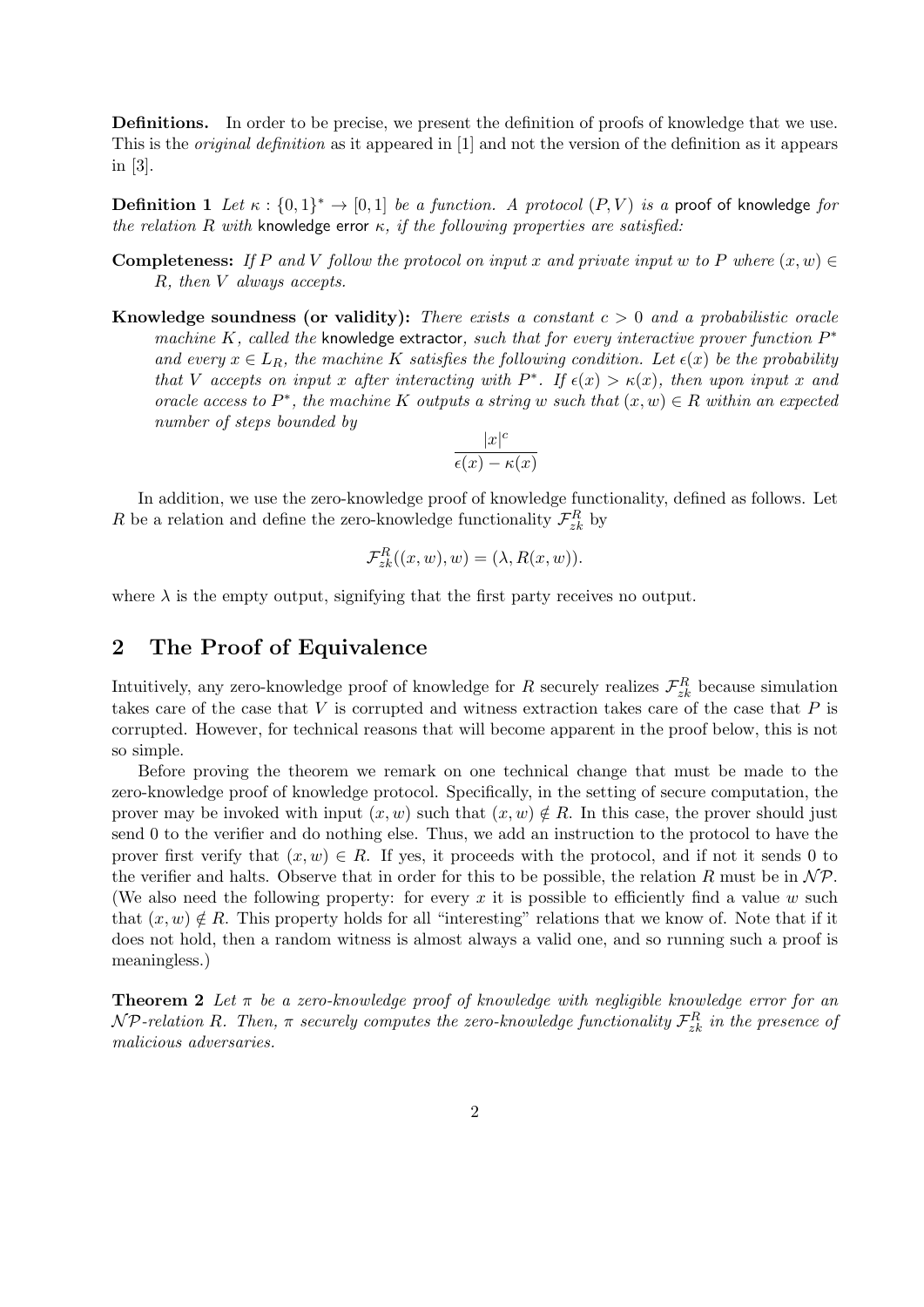**Proof:** Let *A* be an adversary. We separately consider the case that *A* corrupts the prover *P* and the case that  $A$  corrupts the verifier  $V$ . In the case that the verifier is corrupted, the simulator  $S$ for  $\mathcal{F}_{z\hat{k}}^R$  receives a bit  $b \in \{0,1\}$  from the trusted party. If  $b = 0$ , then *S* hands 0 to *A* as if coming from *P* and halts. Otherwise, if  $b = 1$ , then *S* runs the zero-knowledge simulator that is guaranteed to exist for  $\pi$  with  $\mathcal A$  as the verifier. In the case that  $b = 0$ , the adversary  $\mathcal A$  sees exactly what an honest prover would send. In the case that  $b = 1$ , by the security properties of the zero-knowledge simulator, the output generated by  $\mathcal S$  is computationally indistinguishable from the output of  $\mathcal A$  in a real execution with *P*. This therefore completes this corruption case.

We now consider the case that P is corrupted by  $A$ . Intuitively, the simulator  $S$  works as follows:

- 1. *S* plays the honest verifier with *A* as the prover.
	- (a) If  $A$  sends 0 to the verifier in this execution, then  $S$  sends the trusted party computing  $\mathcal{F}_{zk}^R$  an invalid witness *w* such that  $(x, w) \notin R$ . Then, *S* outputs whatever *A* outputs and halts.
	- (b) If  $S$ , playing the honest verifier, is not convinced by the proof with  $A$ , then it sends abort<sub>*P*</sub> to the trusted party computing  $\mathcal{F}_{zk}^R$ , outputs whatever *A* outputs and halts.
	- (c) If *S* is convinced by the proof with *A*, then it records the output that *A* outputs and proceeds to the next step.
- 2. *S* runs the knowledge extractor *K* that is guaranteed to exist for  $\pi$  on the prover *A*, and receives back a witness *w* such that  $(x, w) \in R$ . *S* then sends *w* to the trusted party computing  $\mathcal{F}_{zk}^R$  and outputs the output of *A* recorded above.

The intuition behind this simulation is clear. In the case that *A* would not convince the verifier in a real execution, the same behavior (output of the value 0 or  $abotr<sub>P</sub>$ ) is achieved in the simulation. However, in the case that  $A$  would convince the verifier, the simulator  $S$  has to send a valid witness *w* to the trusted party computing  $\mathcal{F}_{z\hat{k}}^R$ . It therefore runs the knowledge extractor *K* to do this. However, *K* runs in expected time

$$
\frac{|x|^c}{\epsilon(x) - \kappa(x)}
$$

where  $\epsilon(x)$  is the probability that *A* would convince the verifier and  $\kappa(x)$  is the (negligible) knowledge error. Now, since  $S$  only runs the extractor in the case that  $A$  convinces it in the proof while *S* plays the honest verifier, we have that *S* only runs the extractor with probability  $\epsilon(x)$ . Thus, the expected running-time of *S* is

$$
\epsilon(x) \cdot \frac{|x|^c}{\epsilon(x) - \kappa(x)} = |x|^c \cdot \frac{\epsilon(x)}{\epsilon(x) - \kappa(x)}
$$

It may be tempting at this point to conclude that the above is polynomial because  $\kappa(x)$  is negligible, and so  $\epsilon(x) - \kappa(x)$  is almost the same as  $\epsilon(x)$ . This is true for "large" values of  $\epsilon(x)$ . For example, if  $\epsilon(x) > 2\kappa(x)$  then  $\epsilon(x) - \kappa(x) > \epsilon(x)/2$ . This then implies that  $\epsilon(x)/(\epsilon(x) - \kappa(x)) < 2$ . Unfortunately, however, this is *not* true in general. For example, consider the case that  $\kappa(x) = 2^{-|x|}$ and  $\epsilon(x) = \kappa(x) + 2^{-|x|/2} = 2^{-|x|} + 2^{-|x|/2}$ . Then,

$$
\frac{\epsilon(x)}{\epsilon(x) - \kappa(x)} = \frac{2^{-|x|} + 2^{-|x|/2}}{2^{-|x|/2}} = 2^{|x|/2} + 1,
$$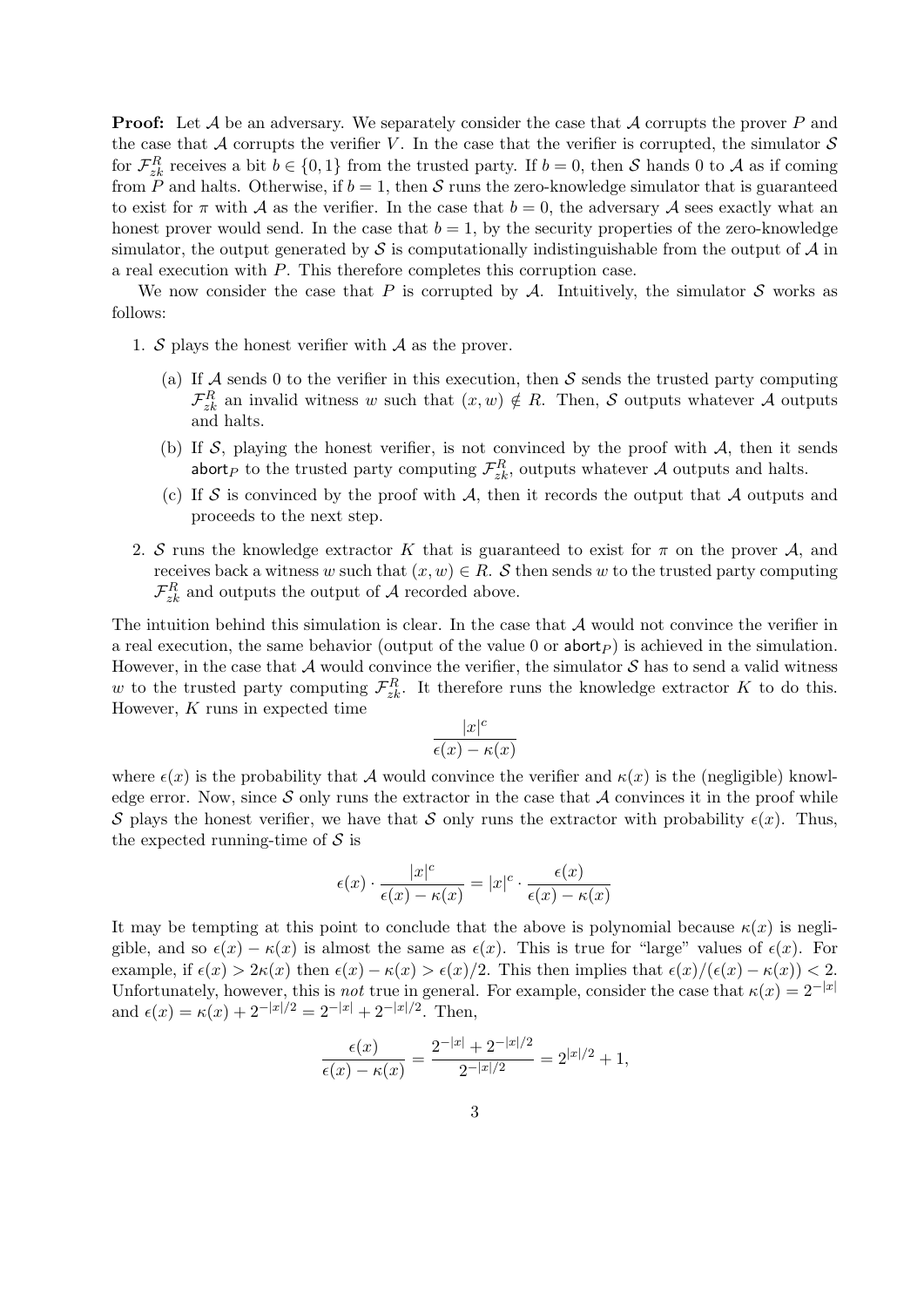which is exponential in  $|x|$ . In addition to the above problem, the guarantee regarding the runningtime of *K* and its success only holds if  $\epsilon(x) > \kappa(x)$ . Thus, if *K* runs for time  $\epsilon(x)^{-2}$  whenever  $\epsilon(x) \leq \kappa(x)$ , we once again have a similar problem. For example, consider the case that  $\kappa(x) =$  $\epsilon(x) = 2^{-|x|}$ . Then, the expected running time of *S* for such an *A* is

$$
(1 - \epsilon(x)) \cdot \text{poly}(|x|) + \epsilon(x) \cdot \frac{1}{\epsilon(x)^2} > \frac{1}{\epsilon(x)} = 2^{|x|}.
$$

This technical problem was observed and solved by [5] in the context of zero-knowledge. We now show how to use their technique here.

Both of the problems described above are solved by ensuring that the extractor never runs "too long". Specifically, if  $S$  is convinced of the proof by  $A$ , and so proceeds to the second step of the simulation, then it first estimates the value of  $\epsilon(x)$ , where  $\epsilon(x)$  denotes the probability that A successfully proves that it knows a witness *w* such that  $(x, w) \in R$ . This is done by repeating the verification until  $m(x)$  successful verifications occur, for a large enough polynomial  $m(\cdot)$ . Then, an estimate  $\tilde{\epsilon}$  of  $\epsilon$  is taken to be  $m/T$ , where T is the overall number of attempts until m successful verifications occurred. As we will see, this suffices to ensure that the probability that  $\tilde{\epsilon}$  is not within a constant factor of  $\epsilon(x)$  is at most  $2^{-|x|}$ . We show this using the following bound:

**Lemma 2.1** (Tail inequality for geometric variables [6]): Let  $X_1, \ldots, X_m$  be *m* independent random *variables with geometric distribution with probability*  $\epsilon$  (*i.e., for every i,*  $Pr[X_i = j] = (1 - \epsilon)^{j-1} \cdot \epsilon$ ). Let  $X = \sum_{i=1}^{m} X_i$  and let  $\mu = E[X] = m/\epsilon$ . Then, for every  $\delta$ ,

$$
\Pr[X \ge (1+\delta)\mu] \le e^{-\frac{m\delta^2}{2(1+\delta)}}
$$

**Proof:** In order to prove this lemma, we define a new random variable  $Y_\alpha$  for any  $\alpha \in \mathbb{N}$  as follows. Consider an infinite series of independent Bernoulli trials with probability  $\epsilon$  (i.e., the probability of any given trial being 1 is  $\epsilon$ ). Then, write the results of these trials as a binary string and let  $Y_\alpha$  be the number of *ones* appearing in the prefix of length *α*. It is clear that

$$
\mu_{\alpha} = E[Y_{\alpha}] = \alpha \cdot \epsilon .
$$

Furthermore,

$$
\Pr[X \ge (1+\delta)\mu] = \Pr[Y_{\alpha} < m]
$$

for  $\alpha = (1 + \delta)\mu$ . In order to see why this holds, observe that one can describe the random variable  $X = \sum_{i=1}^{m} X_i$  by writing an infinite series of Bernoulli trials with probability  $\epsilon$  (as above), and then taking *X* to be the index of the *m*th one to appear in the string. Looking at it in this way, we have that *X* is greater than or equal to  $(1 + \delta)\mu$  if and only if  $Y_{(1+\delta)\mu} < m$  (because if  $Y_{(1+\delta)\mu} < m$ then this means that *m* successful trials have not yet been obtained). Observe now that  $\mu_{\alpha} = \alpha \cdot \epsilon$ ,  $\alpha = (1 + \delta)\mu$ , and  $\mu = m/\epsilon$ . Thus,  $\mu_{\alpha} = (1 + \delta) \cdot m$ . This implies that

$$
\left(1 - \frac{\delta}{1 + \delta}\right) \cdot \mu_{\alpha} = \left(1 - \frac{\delta}{1 + \delta}\right) \cdot (1 + \delta) \cdot m = (1 + \delta) \cdot m - \delta \cdot m = m,
$$

and so

$$
\Pr[Y_{\alpha} < m] = \Pr\left[Y_{\alpha} < \left(1 - \frac{\delta}{1 + \delta}\right) \cdot \mu_{\alpha}\right].
$$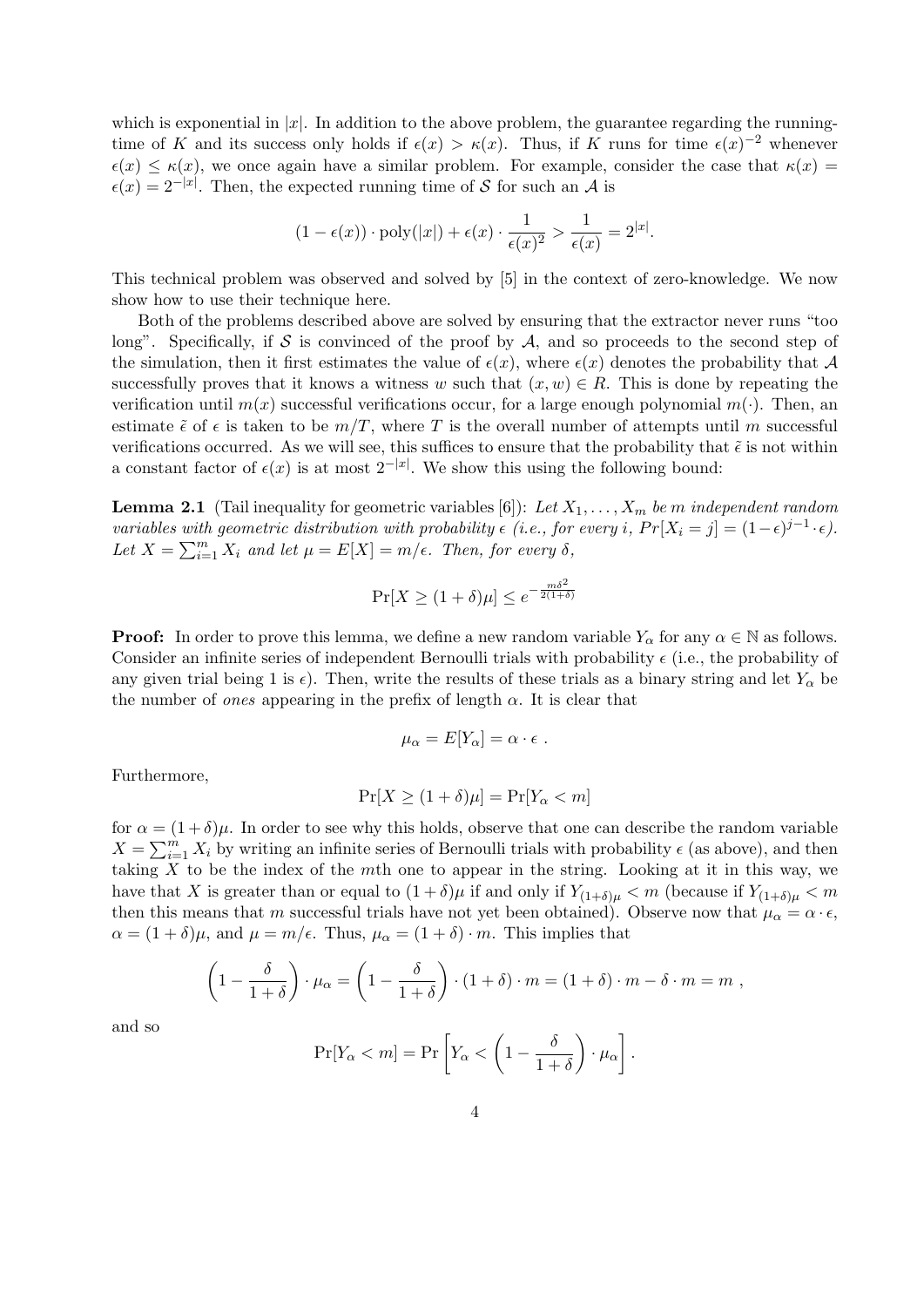Applying the Chernoff bound<sup>1</sup>, we have that

$$
\Pr\left[Y_{\alpha} < m\right] = \Pr\left[Y_{\alpha} < \left(1 - \frac{\delta}{1 + \delta}\right)\mu_{\alpha}\right] < e^{-\frac{\mu_{\alpha}}{2}\cdot\left(\frac{\delta}{1 + \delta}\right)^{2}}
$$

Once again using the fact that  $\mu_{\alpha} = (1 + \delta) \cdot m$  we conclude that

$$
\Pr[X \ge (1+\delta)\mu] = \Pr\left[Y_{\alpha} < m\right] < e^{-\frac{(1+\delta)m}{2} \cdot \left(\frac{\delta}{1+\delta}\right)^2} = e^{-\frac{m\delta^2}{2(1+\delta)}}
$$

as required.

H.

Define  $X_i$  to be the random variable that equals the number of attempts needed to obtain the *i*th successful verification (not including the attempts up until the *i* − 1th verification), and let  $δ = ±1/2$ . Clearly, each  $X_i$  has a geometric distribution with probability  $ε$ . It therefore follows that

$$
\Pr\left[X \le \frac{m}{2\epsilon} \ \lor X \ge \frac{3m}{2\epsilon}\right] \le 2 \cdot \Pr\left[X \ge \frac{3}{2} \cdot \frac{m}{\epsilon}\right] \le 2 \cdot e^{-\frac{m}{12}}
$$

Stated in words, the probability that the *estimate*  $\tilde{\epsilon} = m/X$  is not between  $2\epsilon/3$  and  $2\epsilon$  is at most  $2e^{-m/12}$ . Thus, if  $m(x) = 12|x|$  it follows that the probability that  $\tilde{\epsilon}$  is not within the above bounds is at most 2*−|x<sup>|</sup>* , as required.

Next,  $S$  repeats the following up to |*x*| times:  $S$  runs the extractor  $K$  and answers all of  $K$ 's oracle queries with the  $A$  as the prover. However,  $S$  limits the number of steps taken by  $K$  to  $|x|^{c+1}/\tilde{\epsilon}$  steps, where *c* is the constant from the *knowledge soundness* (or *validity*) condition in the definition of proofs of knowledge (every extractor *K* has a single constant *c* associated with it and so *S* can use the appropriate *c*). Note that a "call" to *A* as the prover is counted by *S* as a single step. Now, if within this time *K* outputs a witness *w*, then *S* sends *w* to the trusted party computing  $\mathcal{F}_{zk}^R$  and outputs the output of *A* that it first recorded. (We note that *S* does not need to check if *w* is a valid witness because by the definition of *K*, it only outputs valid witnesses.) If *K* does not output a witness within this time, then  $S$  aborts this attempt and tries again. As mentioned above, this is repeated up to  $|x|$  times; we stress that in each attempt, K is given independent coins by *S*. If the extractor *K* did not output a witness in any of the  $|x|$  attempts, then *S* halts and outputs fail. We will show that this strategy ensures that the probability that *S* outputs fail is negligible. Therefore, the probability that the initial verification of the proof succeeded, yet *S* does not output a valid witness, is negligible.

In addition to the above,  $S$  keeps a count of the overall running time of  $K$  and if it reaches  $2^{|x|}$ steps, then it halts, outputting fail. (This additional time-out is needed to ensure that *S* does not run too long in the case that the estimate  $\tilde{\epsilon}$  is not within a constant factor of  $\epsilon(x)$ . Recall that this "bad event" can only happen with probability 2*−|x<sup>|</sup>* .)

We first claim that  $S$  runs in expected polynomial-time.

**Claim 2.2** *Simulator S runs in expected-time that is polynomial in*  $|x|$ *.* 

**Proof:** Recall that *S* initially verifies the proof provided by *A*. Since *S* merely plays an honest verifier, this takes a strict polynomial number of steps. Next, *S* obtains an estimate  $\tilde{\epsilon}$  of  $\epsilon(x)$ . This

<sup>&</sup>lt;sup>1</sup>We use the following version of the Chernoff bound. Let  $X_1, \ldots, X_m$  be independent Bernoulli trials where  $Pr[X_i = 1] = \epsilon$  for every *i*, and let  $X = \sum_{i=1}^{m} X_i$  and  $\mu = E[X] = m\epsilon$ . Then, for every  $\delta$  it holds that  $Pr[X \leq$  $(1 - \beta)\mu$ ]  $\lt e^{-\frac{\mu}{2} \cdot \beta^2}$ .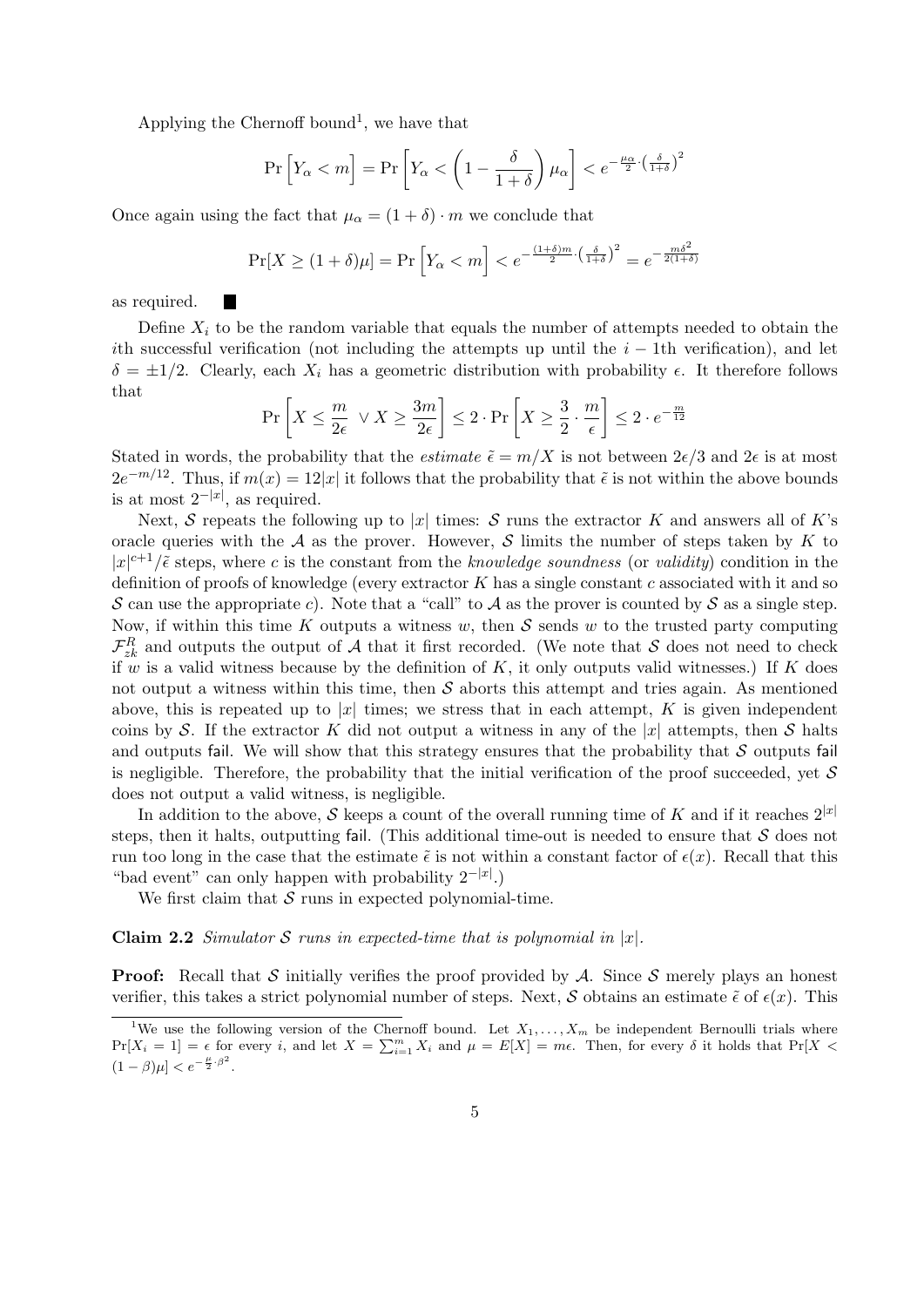involves repeating the verification until  $m(|x|)$  successes are obtained. Therefore, the expected number of repetitions in order to obtain  $\tilde{\epsilon}$  equals exactly  $m(|x|)/\epsilon(x)$  (since the expected number of trials for a single success is  $1/\epsilon(x)$ ). After the estimation  $\tilde{\epsilon}$  has been obtained, *S* runs the extractor *K* for a maximum of  $|x|$  times, each time for at most  $|x|^{c+1}/\tilde{\epsilon}$  steps.

Given the above, we are ready to compute the expected running-time of *S*. In order to do this, we differentiate between two cases. In the first case, we consider what happens if  $\tilde{\epsilon}$  is *not* within a constant factor of  $\epsilon(x)$ . The only thing we can say about *S*'s running-time in this case is that it is bound by  $2^{|x|}$  (since this is an overall bound on its running-time). However, since this event happens with probability at most 2*−|x<sup>|</sup>* , this case adds only a polynomial number of steps to the overall expected running-time. We now consider the second case, where  $\tilde{\epsilon}$  *is* within a constant factor of  $\epsilon(x)$ . In this case, we can bound the expected running-time of *S* by

$$
poly(|x|) \cdot \epsilon(x) \cdot \left(\frac{m(|x|)}{\epsilon(x)} + \frac{|x| \cdot |x|^{c+1}}{\tilde{\epsilon}}\right) = poly(|x|) \cdot \frac{\epsilon(x)}{\tilde{\epsilon}} = poly(|x|)
$$

and this concludes the analysis.

It is clear that the output of *S* is distributed exactly like the output of *A* in a real execution. This is because  $S$  just plays the honest verifier with  $A$  as the prover, and so the view of  $A$  in this simulation is identical to a real execution. Thus, the only problem that arises is if  $S$  accepts  $A$ 's proof, but fails to obtain a valid witness. Notice that whenever *A*'s proof is accepting, *S* runs the extractor *K* and either obtains a proper witness *w* or it outputs fail. That is, in the case of accepting proofs, if *S* does not output fail, then it outputs a proper witness. Therefore, it suffices to show that the probability that  $S$  outputs fail is negligible.

**Claim 2.3** *The probability that S outputs* fail *is negligible in |x|.*

**College** 

**Proof:** Notice that the probability that *S* outputs fail is less than or equal to the probability that the extractor *K* does not succeed in outputting a witness *w* in any of the  $|x|$  extraction attempts *plus* the probability that *K* runs for  $2^{|x|}$  steps.

We first claim that the probability that *K* runs for  $2^{|x|}$  steps is negligible. We have already shown in Claim 2.2, that  $S$  (and thus  $K$ ) runs in expected polynomial-time. Therefore, the probability that an execution will deviate so far from its expectation and run for  $2^{|x|}$  steps is negligible. (It is enough to use Markov's inequality to establish this fact.)

We now continue by considering the probability that in all  $|x|$  extraction attempts, the extractor *K* does not output a witness within  $|x|^{c+1}/\tilde{e}$  steps. Consider the following two possible cases (recall that  $\epsilon(x)$  equals the probability that *A* succeeds in proving the proof, and that  $\kappa$  is the negligible knowledge-error function of the proof system):

- 1. *Case 1:*  $\epsilon(x) \leq 2\kappa(x)$ : In this case, A succeeds in proving the proof with only negligible probability. This means that the probability that *S* even reaches the stage that it runs *K* is negligible (and thus  $S$  outputs fail with negligible probability only).
- 2. *Case 2:*  $\epsilon(x) > 2\kappa(x)$ : Recall that by the definition of proofs of knowledge, the constant *c* is such that the expected number of steps taken by *K* to output a witness is at most  $|x|^{c}/(\epsilon(x) - \kappa(x))$ . Now, since in this case  $\epsilon(x) > 2\kappa(x)$ , it holds that the expected number of steps required by *K* is less than  $2|x|^c/\epsilon(x)$ . Assuming that  $\tilde{\epsilon}$  is within a constant factor of  $\epsilon(x)$ , we have that the expected number of steps is bound by  $O(|x|^c/\tilde{\epsilon})$ . Therefore, by Markov's